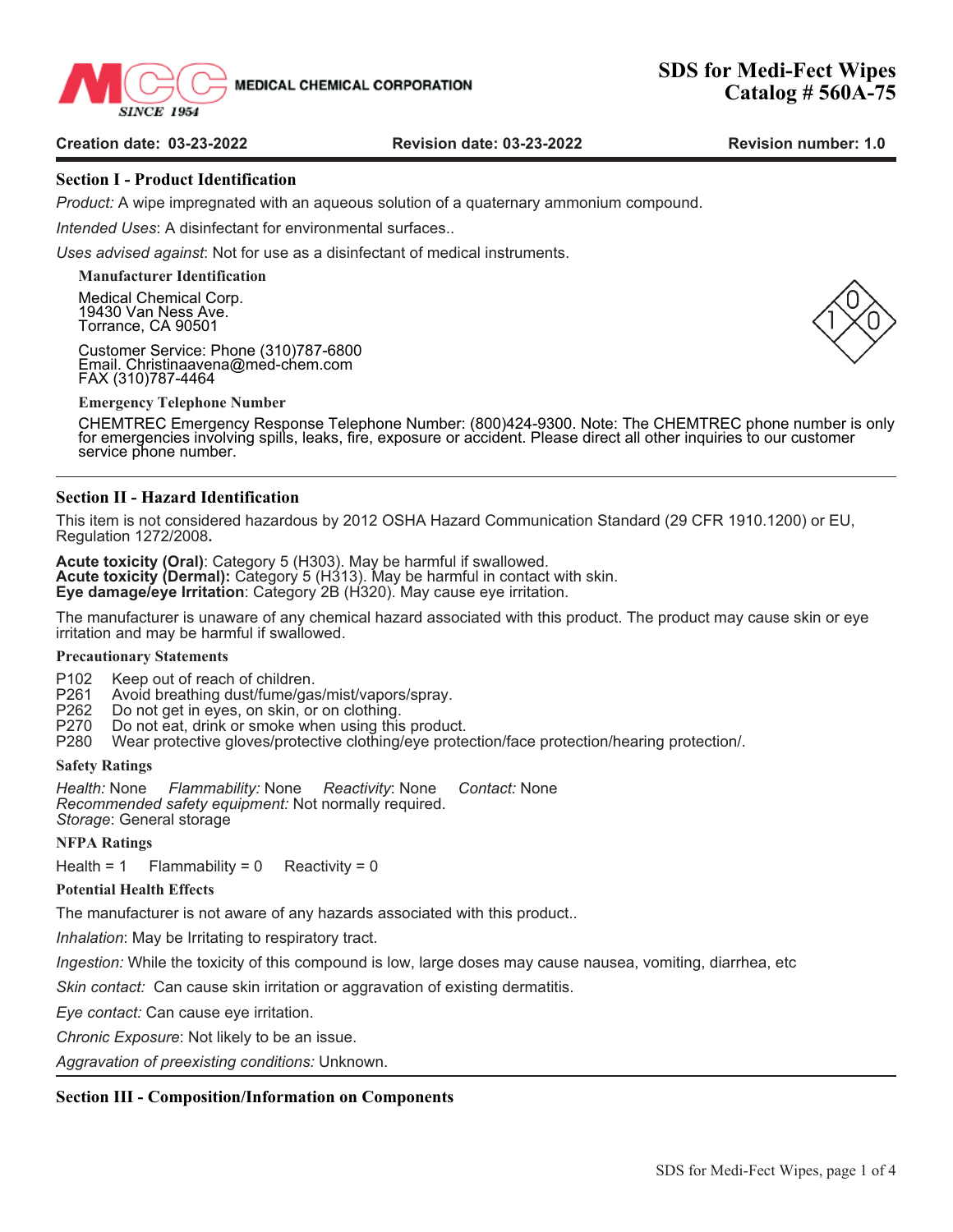| Ingredient                                                               | CAS#       | $EC-N0$ .       | $\frac{0}{0}$ |
|--------------------------------------------------------------------------|------------|-----------------|---------------|
| Decyldimethyloctylammonium chloride                                      | 3246-112   | $251 - 035 - 5$ | $0.1\%$       |
| Dimethyldioctylammonium chloride                                         | 5538-94-3  | $226 - 901 - 0$ | $< 0.1\%$     |
| Didecyldimethylammonium chloride                                         | 7173-51-5  | $230 - 525 - 2$ | $< 0.1\%$     |
| Quaternary ammonium compounds,<br>benzyl-C12-16-alkyldimethyl, chlorides | 68424-85-1 | 270-325-2       | $0.1\%$       |

# **Section IV - First Aid Measures**

*Inhalation:* Unlikely to be an issue.

*Ingestion:* Unlikely to be an issue. Get medical advise for exceptional cases.

*Skin Contact:* Unlikely to be an issue. Wash affected area with soap and water. Get medical advice if irritation develops. *Eye Contact:* Rinse thoroughly with running water. Get medical advice if irritation develops.

# **Section V - Fire Fighting Measures**

*Flash point:* Not applicable.

*Flammable Limits*: Not applicable.

*Fire:* Not normally a fire hazard.

*Explosion*: Not normally an explosion hazard.

*Fire Extinguishing Media*: Any means suitable for surrounding fire.

*Special information*: Nothing exceptional.

# **Section VI - Accidental Release Measures**

Absorb with a suitable absorbent and store in a suitable container for disposal.

# **Section VII - Handling and Storage**

P402+P404, Store in a dry place. Store in a closed container. P410+P403, Protect from sunlight. Store in a well-ventilated place. Storage temperature <60 °C.

# **Section VIII - Exposure Control/Personal Protection**

| <b>Component</b> | <b>ACGIH TLV</b> | <b>OSHA PEL</b> | NIOSH IDLH     |
|------------------|------------------|-----------------|----------------|
| Medi-Fect wipes  | Not applicable   | Not applicable  | Not applicable |

## **Legend**

ACGIH: American Conference of Governmental Industrial Hygienists.<br>
OSHA: Occupational Safety and Health Administration.<br>
NIOSH: National Institute for Occupational Safety and Health.<br>
IDLH: Immediately dangerous to life or

*Ventilation System:* Usually not required. When required, Refer to the ACGIH document, "Industrial Ventilation, a Manual of Recommended Practices" for details about ventilation.

*Personal Respirator:* Usually not required. In case of emergency, or when exposure levels are unknown, use a positive pressure, full face piece, air supplied respirator.

*Skin protection*: Protective gloves are not required but may be used as part of good laboratory practice.

*Eye Protection:* Laboratory safety goggles or similar products are not required but recommended as part of good laboratory practices

## **Section IX - Physical and Chemical Properties**

*Boiling Point*: Not Applicable *Density:* Not Applicable *Vapor Density* (air = 1): Not Applicable

*Evaporation Rate (water = 1)*: Not Applicable *Solubility:* Not Applicable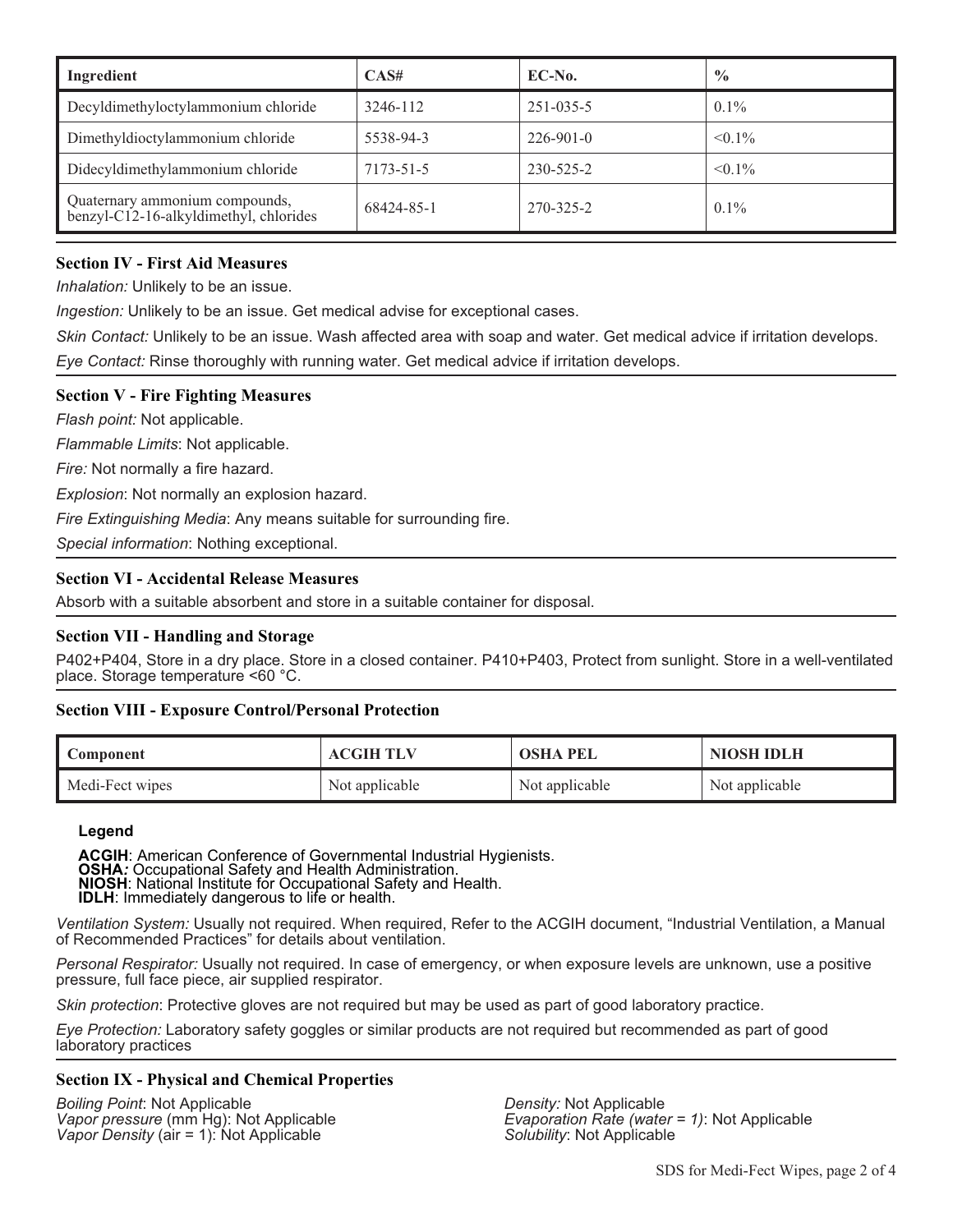*Appearance and Odor:* Paper wipes impregnated with germicide. Has a vaguely sweet odor characteristic of Quaternary germicides.

# **Section X - Stability and Reactivity**

*Stability:* Stable under normal conditions.

*Hazardous Decomposition Products*: No known hazardous decomposition products..

*Hazardous polymerization*: Will not occur.

I*ncompatibilities:* Nothing unusual

*Conditions to avoid*: Nothing unusual.

## **Section XI - Toxicological Information**

| Component       | LD50 Oral         | LD50 Dermal    | <b>LC50</b> Inhalation |  |
|-----------------|-------------------|----------------|------------------------|--|
| Medi-Fect Wipes | No data available | Not applicable | Not applicable         |  |

The product is non-toxic by ingestion or inhalation.

| <b>Cancer lists</b>                                                                              |                        |  |                   |                      |  |  |
|--------------------------------------------------------------------------------------------------|------------------------|--|-------------------|----------------------|--|--|
| Ingredient                                                                                       | Known Carcinogenicity? |  | NTP? Anticipated? | <b>IARC Category</b> |  |  |
| No component of this mixture is present in amounts requiring listing by OSHA, IARC, NTP or ACGIH |                        |  |                   |                      |  |  |

# **Section XII - Ecological Information**

This product is not expected to bioaccumulate. The material is removed from the air by dry and liquid adsorption. The product biodegrades quickly and does not contain endocrine disrupters, persistent organic pollutants or ozone depleters.

#### **Soil Mobility**: Unknown **Environmental Fate**: Biodegradable

**Environmental Toxicity**: The product has low environmental toxicity.

| Component       | <b>Freshwater Fish</b> | <b>Water Flea</b> | Freshwater algae |  |
|-----------------|------------------------|-------------------|------------------|--|
| Medi-Fect wipes | No data                | No data           | No data          |  |

## **Section XIII - Disposal Considerations**

Not normally restricted but ultimate authority resides with local government agencies. Insure compliance with all government regulations

#### **Section XIV - Transportation Information**

Not regulated by DOT or IATA.

## **Section XV - Regulatory Information**

#### **Chemical Inventory Status**

| Ingredient                                                                                                                                                                           |                 |     |                 |                | TSCA                     | EC                       |             |
|--------------------------------------------------------------------------------------------------------------------------------------------------------------------------------------|-----------------|-----|-----------------|----------------|--------------------------|--------------------------|-------------|
| Decyldimethyloctylammonium chloride<br>Dimethyldioctylammonium chloride<br>Didecyldimethylammonium chloride<br>Quaternary ammonium compounds, benzyl-C12-16-alkyldimethyl, chlorides |                 |     |                 |                | Yes<br>Yes<br>Yes<br>Yes | Yes<br>Yes<br>Yes<br>Yes |             |
| <b>Federal, State and International Regulations</b>                                                                                                                                  |                 |     |                 |                |                          |                          |             |
|                                                                                                                                                                                      | <b>SARA 302</b> |     | <b>SARA 313</b> |                | <b>RCRA</b>              | TSCA                     |             |
| Ingredient                                                                                                                                                                           | RQ              | TPQ | List            | Category       | 261.33                   | 8(D)                     | Ca. Prop 65 |
| Medi-Fect Wipes                                                                                                                                                                      | No              | No  | No              | No             | No                       | No                       | No          |
| Chemical Weapons Convention: No                                                                                                                                                      |                 |     |                 | TSCA 12(b): No | CDTA: No                 |                          |             |

SARA 311/312: *Acute:* No, *Chronic*: No, *Fire*: No, *Pressure*: No